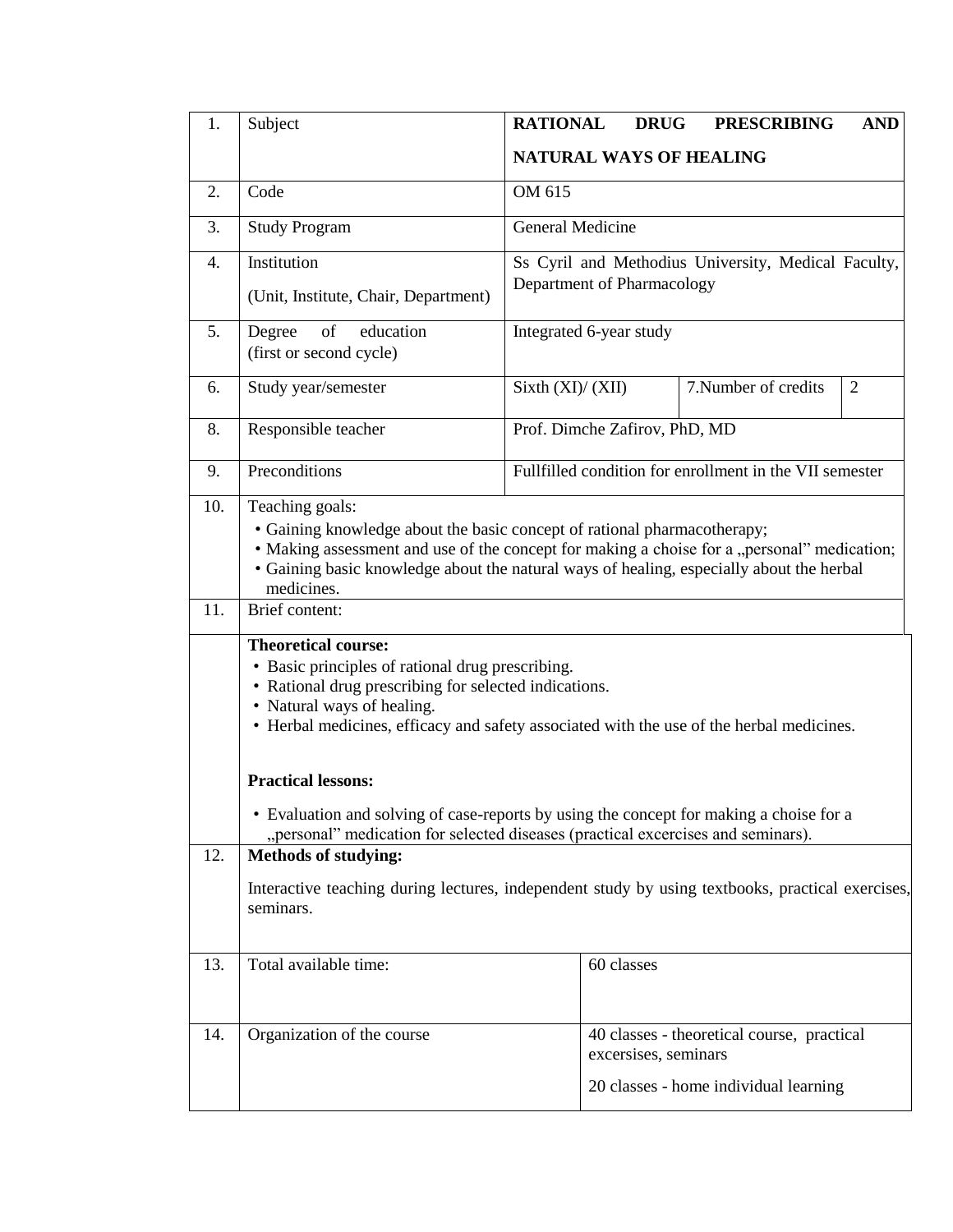| 15. | Forms of teaching activities |                                                         | 15.1.                             | Theoretical course                                                                           | 30 classes                         |  |  |
|-----|------------------------------|---------------------------------------------------------|-----------------------------------|----------------------------------------------------------------------------------------------|------------------------------------|--|--|
|     |                              |                                                         | 15.2.                             | Practical course,<br><b>Seminars</b>                                                         | 10 classes                         |  |  |
| 16. | Other forms of activities    |                                                         | 16.1.                             | Practice                                                                                     |                                    |  |  |
|     |                              |                                                         | 16.2.                             | Individual tasks                                                                             |                                    |  |  |
|     |                              |                                                         | 16.3.                             | Individual<br>(home)                                                                         | 20 classes                         |  |  |
|     |                              |                                                         |                                   | learning                                                                                     |                                    |  |  |
| 17. |                              | Method of assessment                                    |                                   |                                                                                              |                                    |  |  |
|     | 17.1                         |                                                         |                                   | <b>Continual assessment*</b>                                                                 | $min - max$<br>points<br>$12 - 20$ |  |  |
|     |                              | <b>Tests</b>                                            |                                   | *1 written test with case-reported included for individual<br>dosage adjustement (team work) |                                    |  |  |
|     |                              |                                                         | max Oral examination<br>$25 - 41$ |                                                                                              | $min -$<br>points                  |  |  |
|     |                              | <b>Final exam:</b>                                      |                                   |                                                                                              |                                    |  |  |
|     | 17.2                         | Seminar paper/project<br>(oral/written<br>presentation) | <b>Seminars</b>                   |                                                                                              | $min - max$<br>$12 - 20$           |  |  |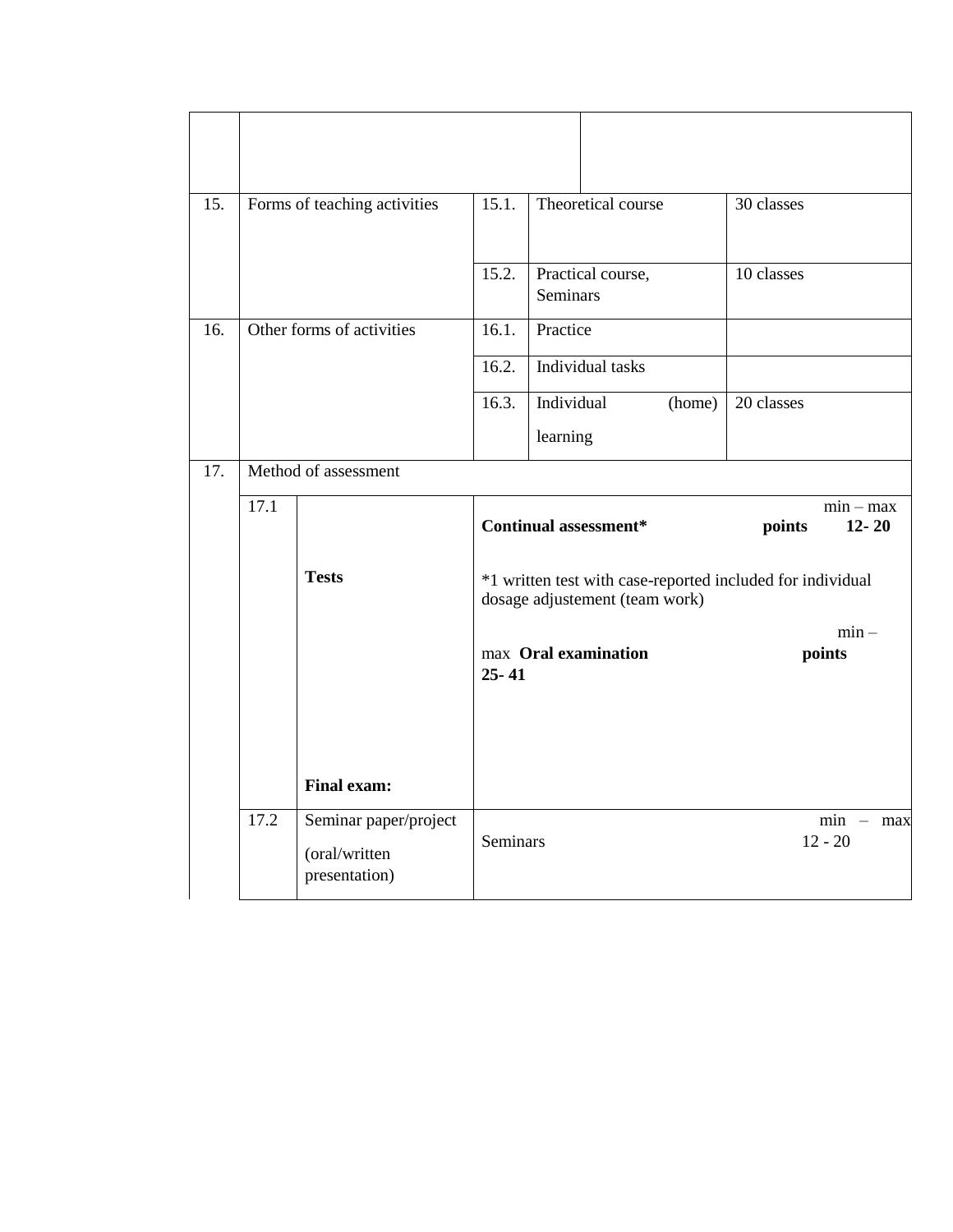|     | 17.3             | Active participation | Theoretical course*<br>Practical course**<br>*Presence at the theoretical courses: | $min - max$<br>$1-3$<br>$10-16$               |               |
|-----|------------------|----------------------|------------------------------------------------------------------------------------|-----------------------------------------------|---------------|
|     |                  |                      | 30-50%                                                                             | 1 point                                       |               |
|     |                  |                      | 51-70%                                                                             | 2 points                                      |               |
|     |                  |                      | 71-100%                                                                            | 3 points                                      |               |
|     |                  |                      |                                                                                    |                                               |               |
|     |                  |                      | **Practical course:                                                                |                                               |               |
|     |                  |                      | Presence: 4 points                                                                 |                                               |               |
|     |                  |                      | 6 points- max. 10 points                                                           | Interactive evaluation of knowledge: min.     |               |
|     |                  |                      |                                                                                    | Colloquium of a practical excersise: 2 points |               |
| 18. |                  | Grading criteria     |                                                                                    | up to 59 points                               | $5$ (five) F  |
|     | (points / grade) |                      | from 60 to 68 points                                                               |                                               | $6$ (six) E   |
|     |                  |                      | from 69 to 76 points                                                               |                                               | $7$ (seven) D |

|     |                                                        | from 77 to 84 points                                                                                          | $8$ (eight) C                                                                                                          |  |  |
|-----|--------------------------------------------------------|---------------------------------------------------------------------------------------------------------------|------------------------------------------------------------------------------------------------------------------------|--|--|
|     |                                                        | from 85 to 92 points                                                                                          | $9$ (nine) B                                                                                                           |  |  |
|     |                                                        | from 93 to 100 points                                                                                         | $10$ (ten) A                                                                                                           |  |  |
| 19. | Requirement for signature and<br>taking the final exam | The student is required to actively follow all of the planned<br>activities.                                  |                                                                                                                        |  |  |
|     |                                                        | Conditional criteria for assessment of knowledge:                                                             |                                                                                                                        |  |  |
|     |                                                        | In order to get a signature, the student should obtain minimum                                                |                                                                                                                        |  |  |
|     |                                                        | points in both theoretical and practical courses, and to present                                              |                                                                                                                        |  |  |
|     |                                                        | a seminar paper.                                                                                              |                                                                                                                        |  |  |
|     |                                                        | In order to take the final exam, the student should obtain the<br>minimum points of the continual assessment. |                                                                                                                        |  |  |
|     |                                                        | before the final exam.                                                                                        | If the student has not obtained the minimum points of the<br>continual assessment, he/she will be obligated to pass it |  |  |
|     |                                                        |                                                                                                               |                                                                                                                        |  |  |